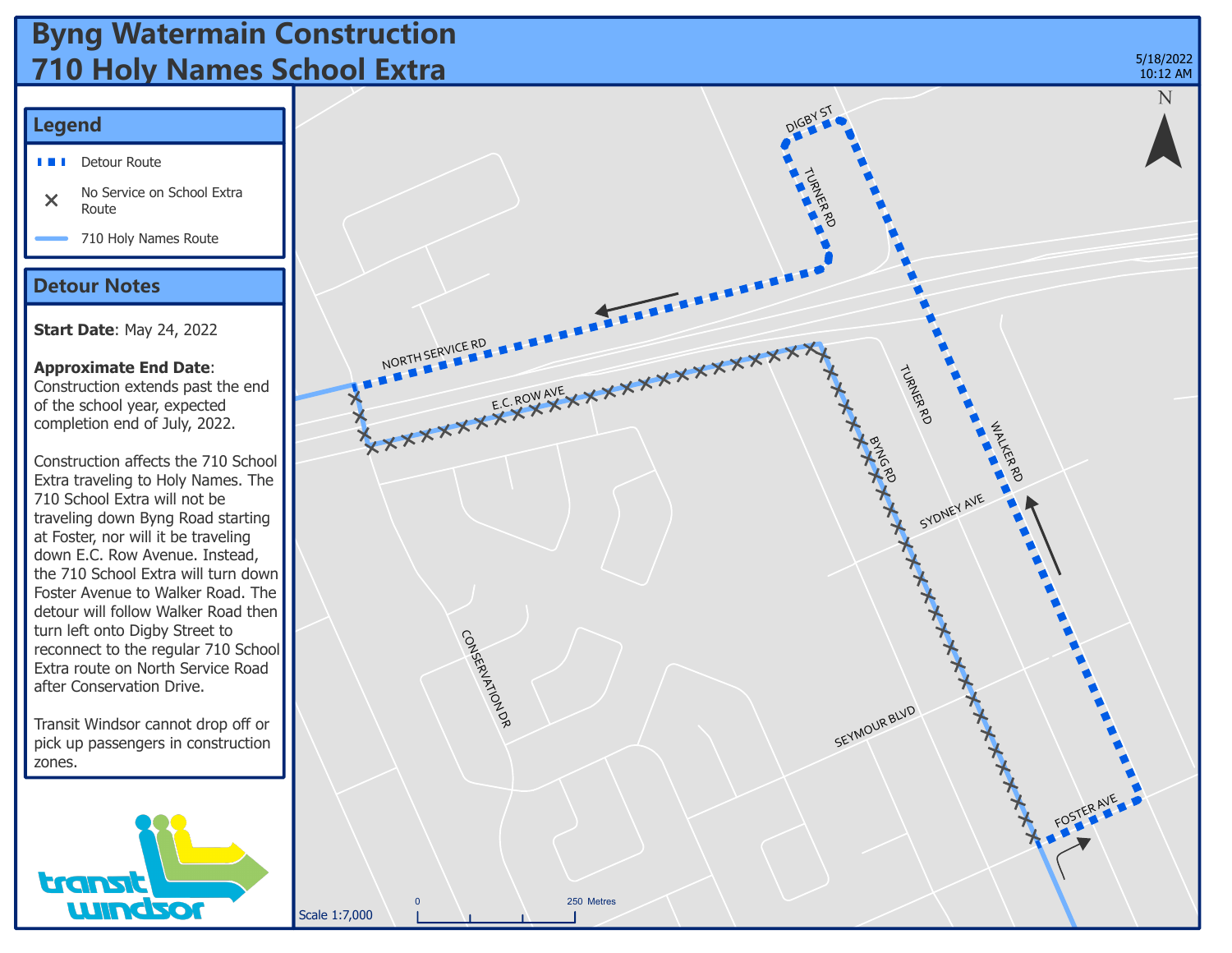# **Byng Watermain Construction 711 Holy Names School Extra**



### **Legend**

- LЕ. Detour Route
- No Service on School Extra  $\overline{\mathsf{x}}$ Route
	- 711 Holy Names Route

### **Detour Notes**

**Start Date**: May 24, 2022

**Approximate End Date**: Construction extends past the end of the school year, expected completion end of July, 2022.

Construction affects the 711 School Extra traveling to Holy Names. The 711 School Extra will not be traveling down Byng Road to E.C. Row Avenue. Instead, the 711 School Extra will start its route on Foster Avenue at Byng Road. The 711 School Extra will take Foster Avenue to Conservation Drive, it will then reconnect with the regular 711 School Extra route on E.C. Row Avenue after Conservation Drive.

Transit Windsor cannot drop off or pick up passengers in construction zones.